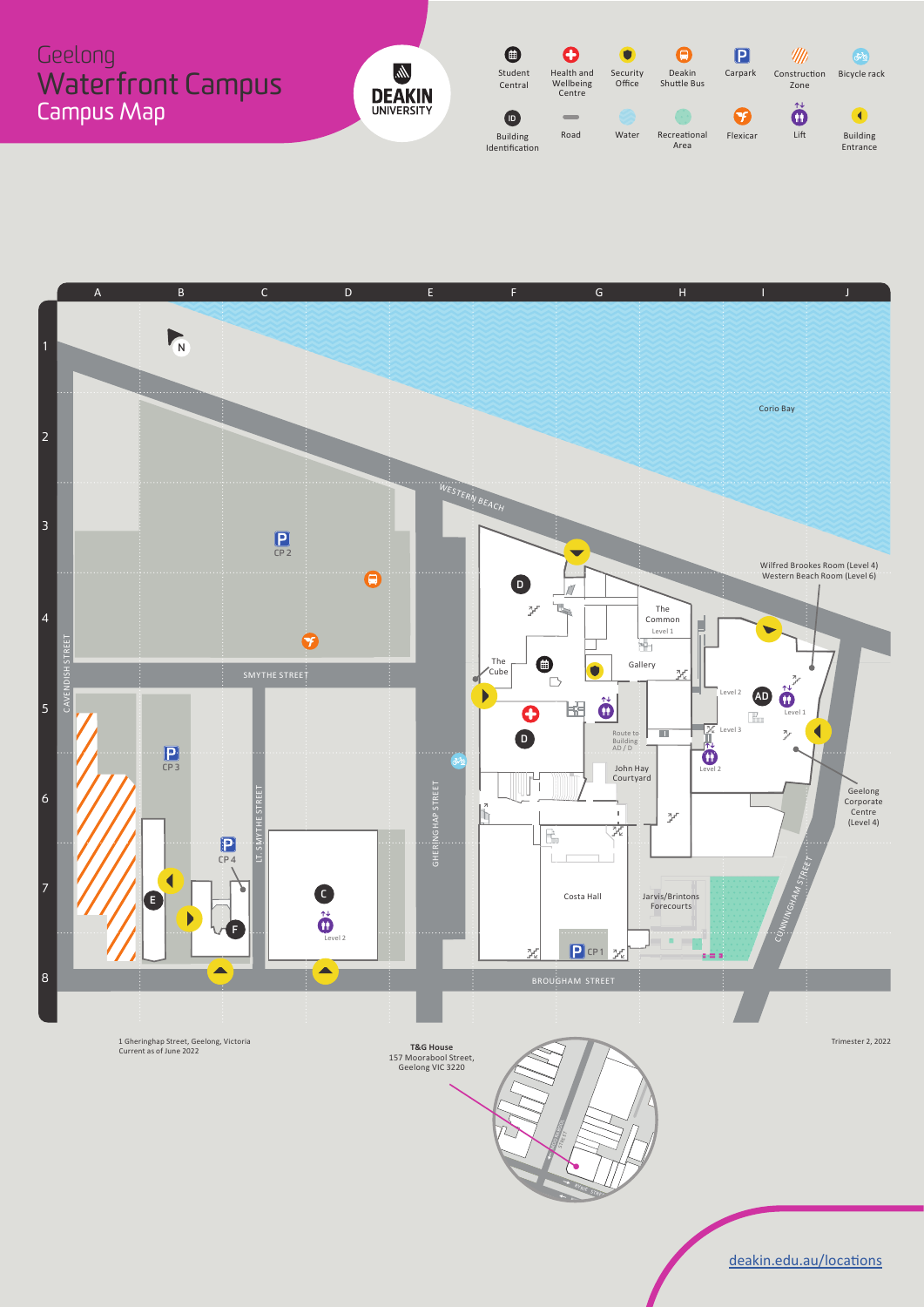## Geelong Waterfront Campus Mobility Map





#### **Sealed path**

Flat or near flat Cross fall towards road  $\sim 100$ Gradient 1:20 $\equiv$   $\equiv$   $\equiv$  Drop off on graded walkway



Subway